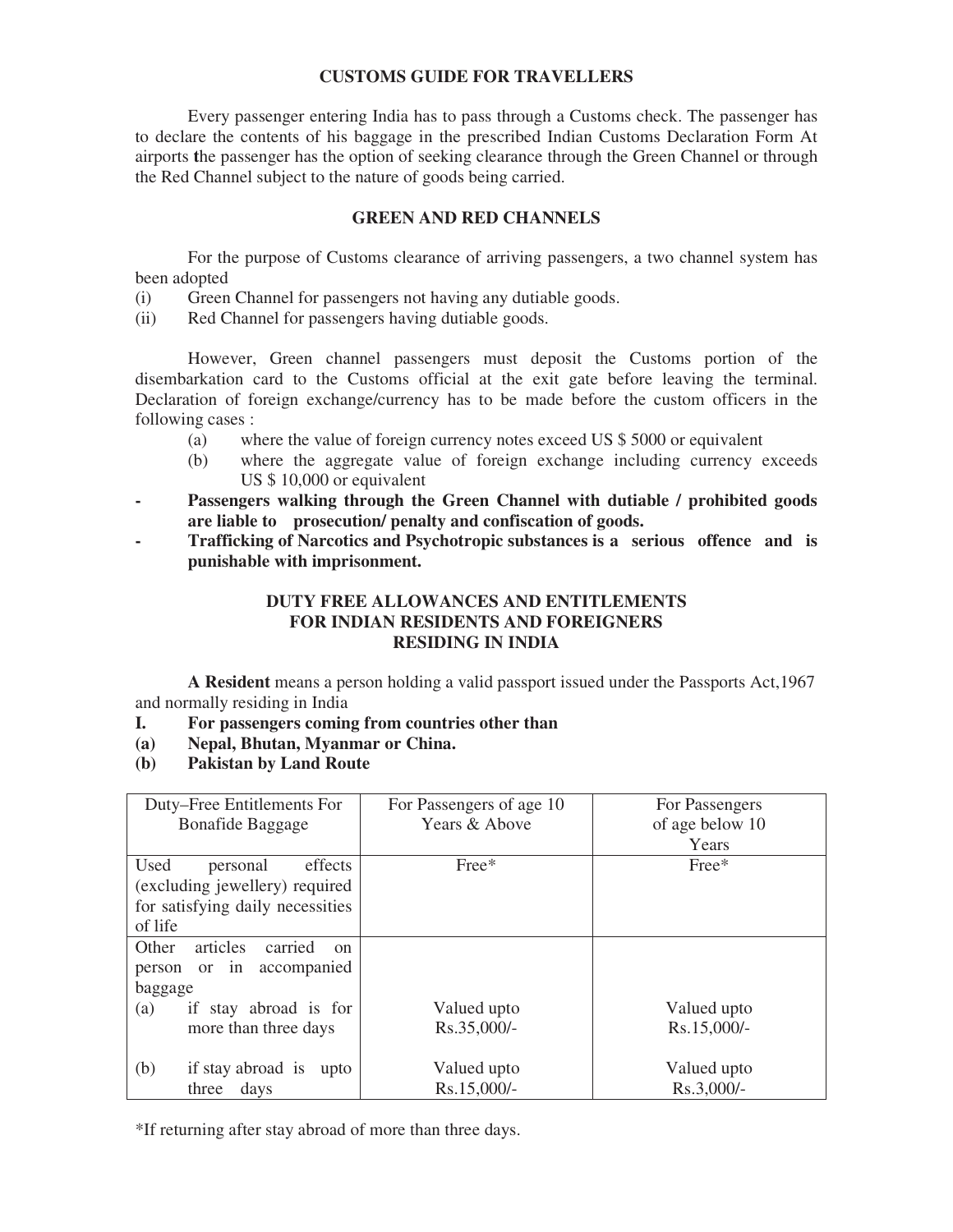## **II. For passengers coming from**

## **(I) Nepal, Bhutan, Myanmar or China, other than by land route**

**(ii) Pakistan by land route** 

| Duty – Free Entitlements For Bonafide    | For Passengers  | For Passengers  |
|------------------------------------------|-----------------|-----------------|
| Baggage if Stay abroad for more than     | of age 10 Years | of age below 10 |
| three days                               | & above         | Years           |
| Used<br>personal effects<br>(excluding)  | Free            | Free            |
| jewellery) required for satisfying daily |                 |                 |
| necessities of life                      |                 |                 |
| Other articles carried in person or in   | $Rs.6,000/-$    | $Rs.1,500/-$    |
| accompanied baggage                      |                 |                 |

### **Note:**

- 1. The free allowance shall not be pooled with the free allowance of any other passenger.
- 2. The free allowance is not applicable to the following goods
	- 1. Fire arms.
	- 2. Cartridges of fire arms exceeding 50.
	- 3. Cigarettes exceeding 200 or cigars exceeding 50 or tobacco exceeding 250 gms.
	- 4. Alcoholic liquor or wines in excess of 2 litres.
	- 5. Gold or silver any form, other than ornaments.
	- 6. Flat Panel (LCD/LED/Plasma) Television.
- 3. One laptop computer (notebook computer) over and above the said free allowances mentioned above is also allowed duty free if imported by any passenger of the age of 18 years and above.
- 4. The goods over and above the free allowances shall be chargeable to customs duty @ 35% + an education cess of 3% i.e. to say the effective rate is 36.05%.
- 5. Alcoholic drinks and tobacco products imported in excess of free allowance are chargeable to custom duty at the rates applicable to their commercial imports as per the Customs Tariff Act, 1975.
- 6. Passengers normally resident of India who are returning from a visit abroad may carry Indian currency upto Rs. 10,000/-.
- 7. In case the value of any one item exceeds the duty free allowance, the duty shall be calculated only on the value in excess of free allowance.

## **SPECIAL ALLOWANCES FOR PROFESSIONALS RETURNING TO INDIA**

 An Indian passenger who was engaged in his profession abroad shall on his return to India be allowed clearance free of duty, in addition to the aforesaid allowances, articles in his bonafide baggage to the extent as mentioned below:-

|                                 | Eligible Passenger                 | Articles allowed free of duty |                                                    |  |
|---------------------------------|------------------------------------|-------------------------------|----------------------------------------------------|--|
| (a)                             | Indian passenger returning after   | (i)                           | Used household articles upto an aggregate value    |  |
|                                 | atleast 3 month                    |                               | of Rs.12,000/-                                     |  |
|                                 |                                    | (i)                           | Professional<br>equipment<br>value<br>upto<br>a    |  |
|                                 |                                    |                               | Rs.20,000/-                                        |  |
| (b)                             | Indian passenger returning after   | (i)                           | Used household articles upto an aggregate value    |  |
|                                 | atleast 6 month                    |                               | of Rs.12,000/-                                     |  |
|                                 |                                    | (i)                           | equipment<br>Professional<br>value<br>upto<br>a    |  |
|                                 |                                    |                               | Rs.40,000/-                                        |  |
| (c)                             | Indian passenger returning after a | (i)                           | Used household articles and personal effects,      |  |
|                                 | stay of minimum 365 days           |                               | (which have been in the possession and use         |  |
| during the preceding 2 years on |                                    |                               | abroad of the passenger or his family for at least |  |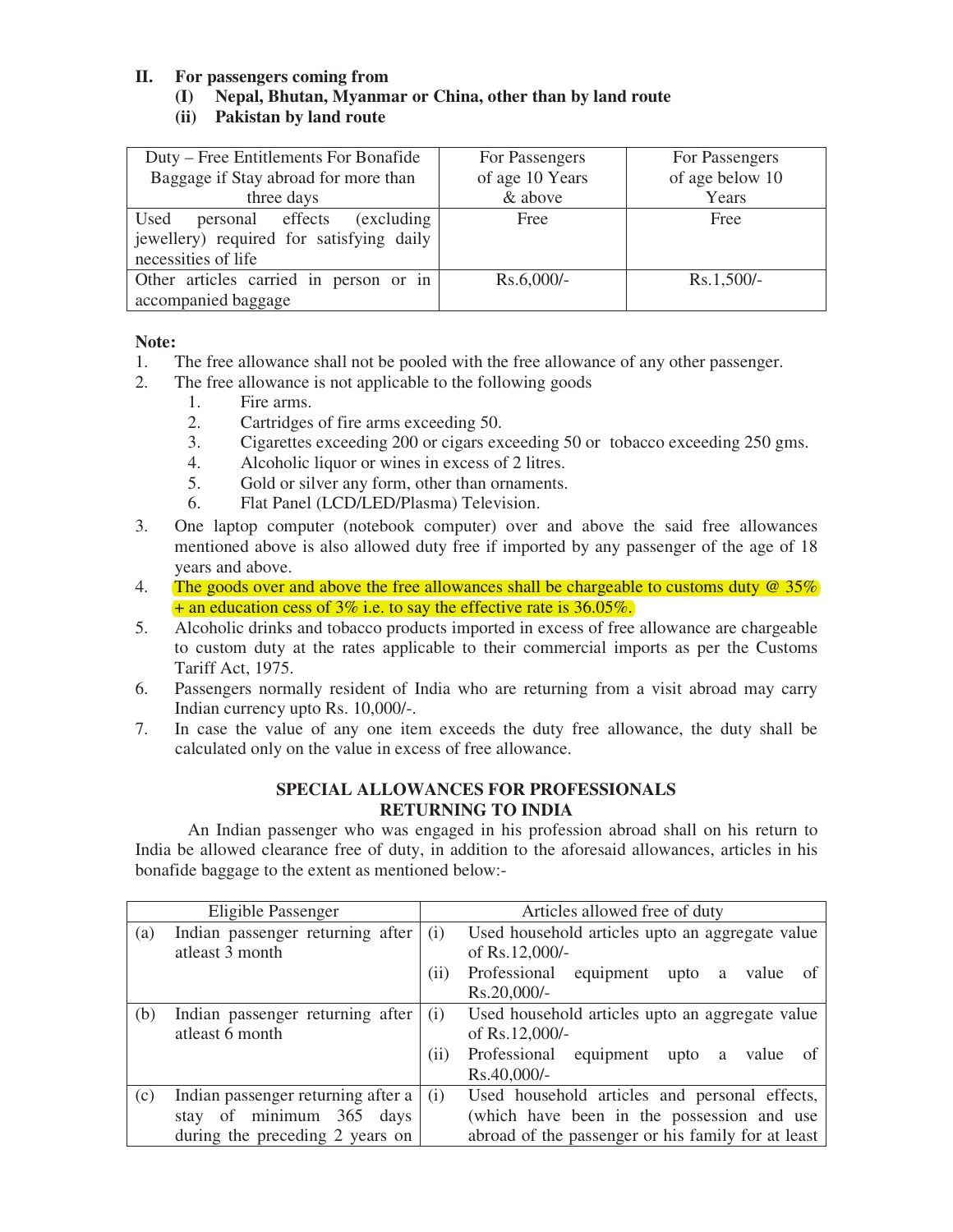| termination of his work, and who   |
|------------------------------------|
| has not availed this concession in |
| the preceding three years.         |

six months), and which are not mentioned in Annex I, Annexure II or Annexure III of the Baggage Rules 1998 upto an aggregate value of Rs.75,000.

**Note:** For the purposes of Baggage Rules, 1998 Professional Equipment means **s**uch portable equipments, instruments, apparatus and appliances are required in the profession in which the returning passenger was engaged. This expression includes items used by carpenters, plumbers, welders, masons and the like; This concession is not available for items of common use such as Cameras, Cassette Recorders, Dictaphones, Typewriters, Personal Computers and similar items.

# **DUTY FREE ALLOWANCES AND ENTITLEMENTS FOR TOURISTS DEFINITION OF TOURIST?**

## **A tourist is a passenger**

- a) who is not normally a resident in India;
- b) who enters India for a stay of not more than six months in the course of any twelve months period for legitimate non-immigrant purposes, such as : touring, recreation, sports, health, family reasons, study, religious pilgrimage, or business;

## **A tourist arriving in India shall be allowed duty free clearance of articles in his bonafide baggage to the extent as mentioned below:-**

| <b>Eligible Tourists</b> |                                                                                | Articles allowed free of duty |                                                                                         |
|--------------------------|--------------------------------------------------------------------------------|-------------------------------|-----------------------------------------------------------------------------------------|
| (a)                      | Tourists of Indian origin coming to India                                      | (i)                           | personal<br>effects<br>and<br>Used<br>travel                                            |
|                          | other than tourists of Indian origin                                           |                               | souvenirs, if -                                                                         |
|                          | coming by land routes as specified in                                          |                               | these goods are for personal use of<br>(a)                                              |
|                          | Annexure IV                                                                    |                               | the tourist, and                                                                        |
|                          |                                                                                |                               | these goods, other than<br>(b)<br>those                                                 |
|                          |                                                                                |                               | consumed during the stay in India,                                                      |
|                          |                                                                                |                               | are re-exported when the tourist                                                        |
|                          |                                                                                |                               | leaves India<br>for<br>foreign<br>a                                                     |
|                          |                                                                                |                               | destination.                                                                            |
|                          |                                                                                | (ii)                          | Articles as allowed to be cleared under                                                 |
|                          |                                                                                |                               | rule 3 or rule 4.                                                                       |
| (b)                      | Tourists of foreign origin, other than                                         | (i)                           | Used personal effects                                                                   |
|                          | those of Pakistani origin coming from                                          | (ii)                          | Articles other than those mentioned in                                                  |
|                          | Pakistan, coming to India by air.                                              |                               | Annexure I upto a value of '8000 for                                                    |
|                          |                                                                                |                               | personal use of the tourist or as gifts and                                             |
|                          |                                                                                |                               | travel souvenirs if these are carried on                                                |
|                          |                                                                                |                               | the person or in the accompanied                                                        |
|                          |                                                                                |                               | baggage of the passenger.                                                               |
| (c)                      | Tourists-                                                                      | (i)                           | Used personal effects<br>Articles other than those mentioned in                         |
|                          | Of Pakistani origin coming from<br>(i)                                         | (ii)                          |                                                                                         |
|                          | Pakistan other than by land routes;<br>Of Pakistani origin or foreign tourists |                               | Annexure I upto a value of '6000 for                                                    |
|                          | (ii)<br>coming by land routes as specified in                                  |                               | personal use of the tourist or as gifts and<br>travel souvenirs if these are carried on |
|                          | Annexure IV;                                                                   |                               | the person or in the accompanied                                                        |
|                          | Of Indian origin coming by land<br>(iii)                                       |                               | baggage of the passenger."                                                              |
|                          | routes as specified in Annexure IV.                                            |                               |                                                                                         |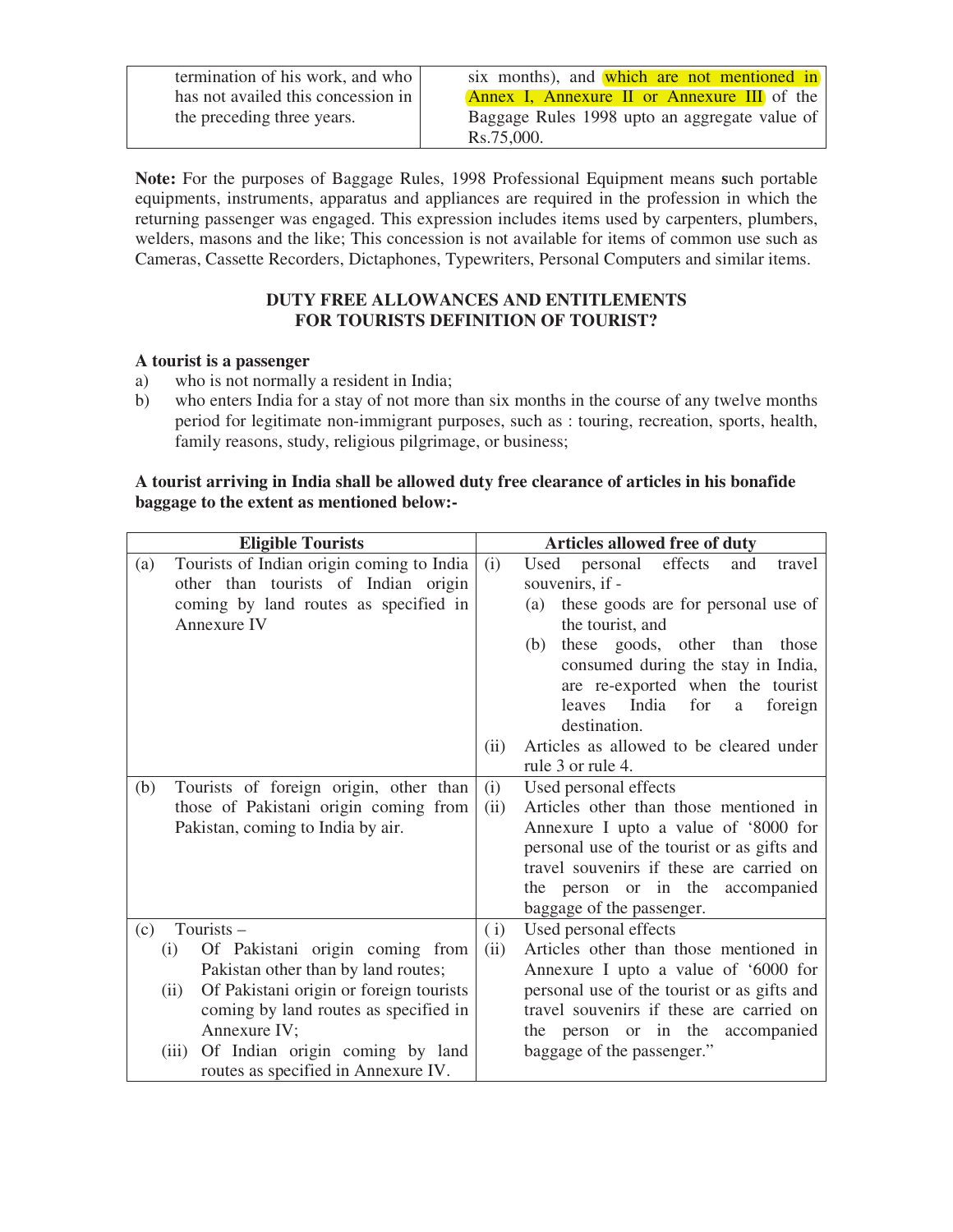# **FREQUENTLY ASKED QUESTIONS (FAQs)**

## **1. What are the Channels of Clearance?**

There are two channels for Customs Clearance:

- i) Green channel for passengers not having any dutiable goods
- ii) Red Channel for passengers having dutiable goods.
	- Passengers are advised to report at the appropriate channel for Customs Clearance.

## **2. Who can bring Jewellery as baggage?**

 An Indian passenger who has been residing abroad for over one year is allowed to bring jewellery, free of duty in his bonafide baggage upto an aggregate value of Rs. 50,000/- (in the case of a gentleman passenger) or Rs.1,00,000/- (in the case of a lady passenger).

## **3. What are the norms for the import of Alcoholic drinks /Cigarettes as baggage?**

 Following quantities of Alcoholic drinks and Tobacco products may be included for import within the duty free allowances admissible to various categories of incoming passengers :

- Alcoholic liquors or Wines upto 2 litres

- 200 Cigarettes or 50 Cigars or 250 gms. of Tobacco.

 The rate of duty applicable on these products over and above the above mentioned free allowance is as under :

- (i) Cigarettes BCD  $@100\% +$  educational cess  $@3\%$
- (ii) Whisky BCD  $@150\% + ACD @4\% + education \cess NIL$ .
- (iii) Beer BCD  $@100\% + ACD$  NIL + 3% education cess

## **4. Who can import gold as baggage?**

 Any passenger of Indian Origin or a passenger holding a valid passport, issued under the Passport Act, 1967, who is coming to India after a period of not less than six months of stay abroad; and short visits, if any, made by the passenger during the aforesaid period of six months shall be ignored if the total duration of stay on such visits does not exceed thirty days.

### **Other Conditions**

- (i) The duty shall be paid in convertible foreign currency. The current rate of duty for the Gold in any form as per Notification No. 12/2012- Cus dated 17.03.2012 is 10%.
- (ii) The weight of gold (including ornaments) should not exceed 1 kg. per passenger.
- (iii) The passenger can either bring the gold himself at the time of arrival or import the same within fifteen days of his arrival in India as unaccompanied baggage.
- (iv) The passenger can also obtain the permitted quantity of gold from Customs bonded warehouse of State Bank of India and Metals and Minerals Trading Corporation subject to conditions (i) and (ii) above. He is required to file a declaration in the prescribed Form before the Customs Officer at the time of arrival in India stating his intention to obtain the gold from the Customs bonded warehouse and pay the duty before clearance.

 Value of gold and silver is to be taken as per the Tariff value fixed for the item through notification from time to time.

## **5. Who can import silver as baggage?**

- (a) Any passenger of India origin.
- (b) Any passenger holding a valid passport issued under the Passport Act, 1967.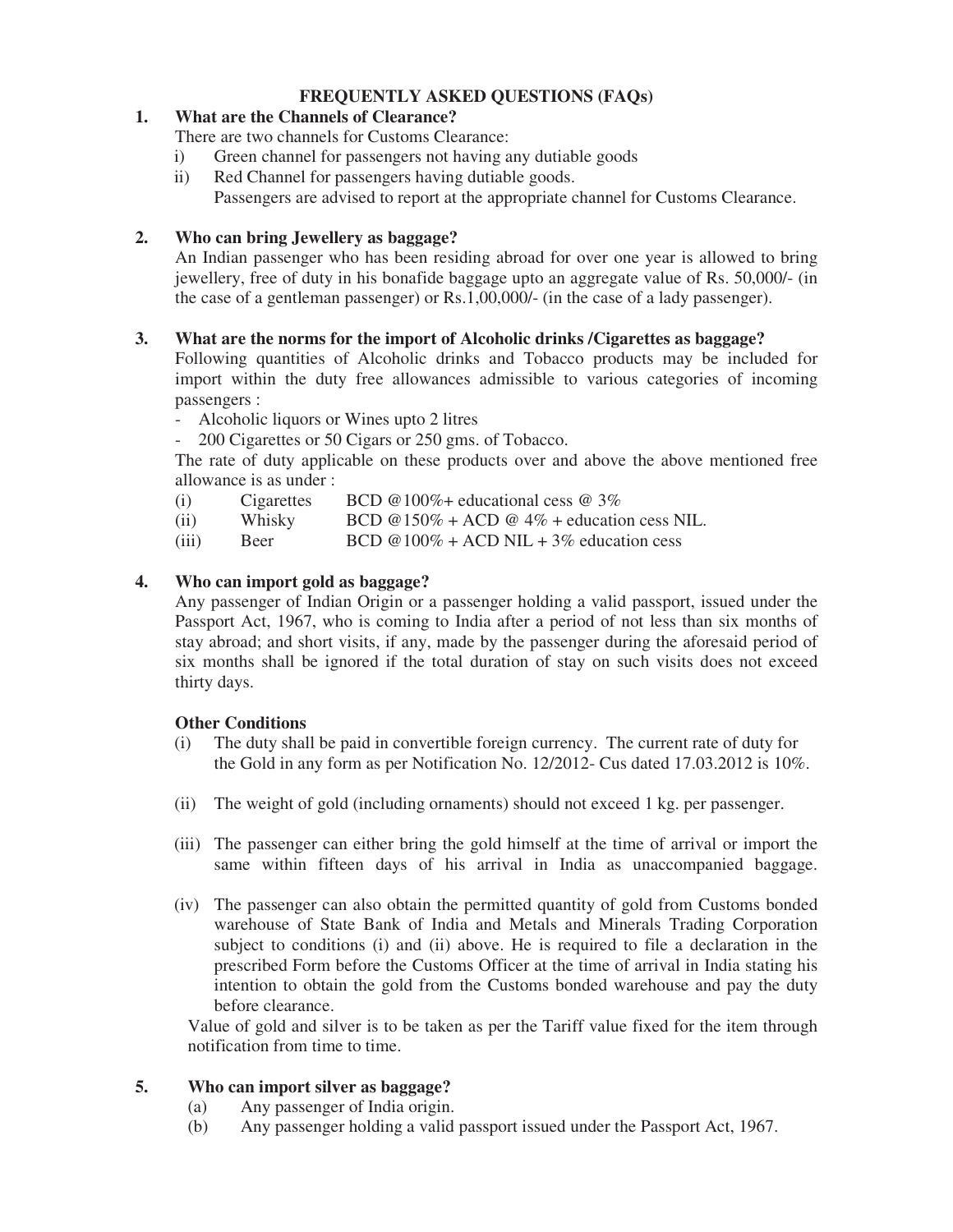# **Conditions**

- (i) The weight of silver (including ornaments) should not exceed the quantity of 10 kgs. per passenger.
- (ii) Such passenger is coming to India after a period of not less than six months of stay abroad. However, short visits during these six months shall be ignored if the total duration of such short visits does not exceed 30 days and the passenger has not availed of the exemption under this scheme, at the time of such short visits.
- (iii) The duty shall be paid in convertible foreign currency. The current rate of duty for the Silver in any form as per Notification No. 12/2012- Cus dated 17.03.2012 is 10%.
- (iv) The passenger can either bring the silver himself at the time of arrival or import the same within fifteen days of his arrival in India.
- (v) The passenger can also obtain the permitted quantity of silver From Customs bonded warehouse of State Bank of India and Metal and Mineral Trading Corporation subject to conditions (i) and (iii). He is required to file a declaration in the prescribed Form before the Customs Officer at the time of arrival in India stating his intention to obtain the silver from the Customs bonded warehouse and pay the duty before clearance.

# **6. What are the norms for Import of Foreign Exchange / Currency?**

 Any person can bring into India from a place outside India foreign exchange without any limit. However, declaration of foreign exchange/currency is required to be made in the prescribed Currency Declaration Form in the following cases:-

- (a) Where the value of foreign currency notes exceeds US\$ 5,000/- or equivalent
- (b) Where the aggregate value of foreign exchange (in the form of currency notes, bank notes, traveler cheques etc.) exceeds US\$ 10,000/- or its equivalent

# **7. What are the norms for the import of Indian currency?**

 Import of Indian Currency is prohibited. However, in the case of passengers normally resident in India who are returning from a visit abroad, import of Indian Currency upto Rs. Rs. 10,000/- is allowed.

## **8. What are the norms for the Import of firearms?**

- Import of firearms is strictly prohibited.
- Import of Cartridges in excess of 50 is also prohibited.

 However, in the case of persons transferring their residence (as per conditions specified in the rules) to India for a minimum period of one year, one firearm of permissible bore can be allowed to be imported subject to the conditions that:

- (i) the same was in possession and use abroad by the passenger for a minimum period of one year and that such firearm can be disposed off after ten years of its import. However, this facility can be availed only once.
- (ii) the passenger has a valid arms licence from the local (Indian) authorities;
- (iii) the Customs duties as applicable shall be paid.

## **9 What are the norms for the Import of Pet Animals?**

 Import of pets upto two numbers per passenger are allowed as baggage only to persons transferring their residence to India after two year of continuous stay abroad in terms of Baggage Rules, 1998 subject to production of required health certificate from country of origin and examination of the said pets by the animal quarantine officer without an import licence issued by DGFT.

## **10. What are the norms for the Import of Baggage of Deceased Person?**

 Used, bonafide personal and household effects belonging to a deceased person are allowed to be imported free of duty subject to the condition that a Certificate from the concerned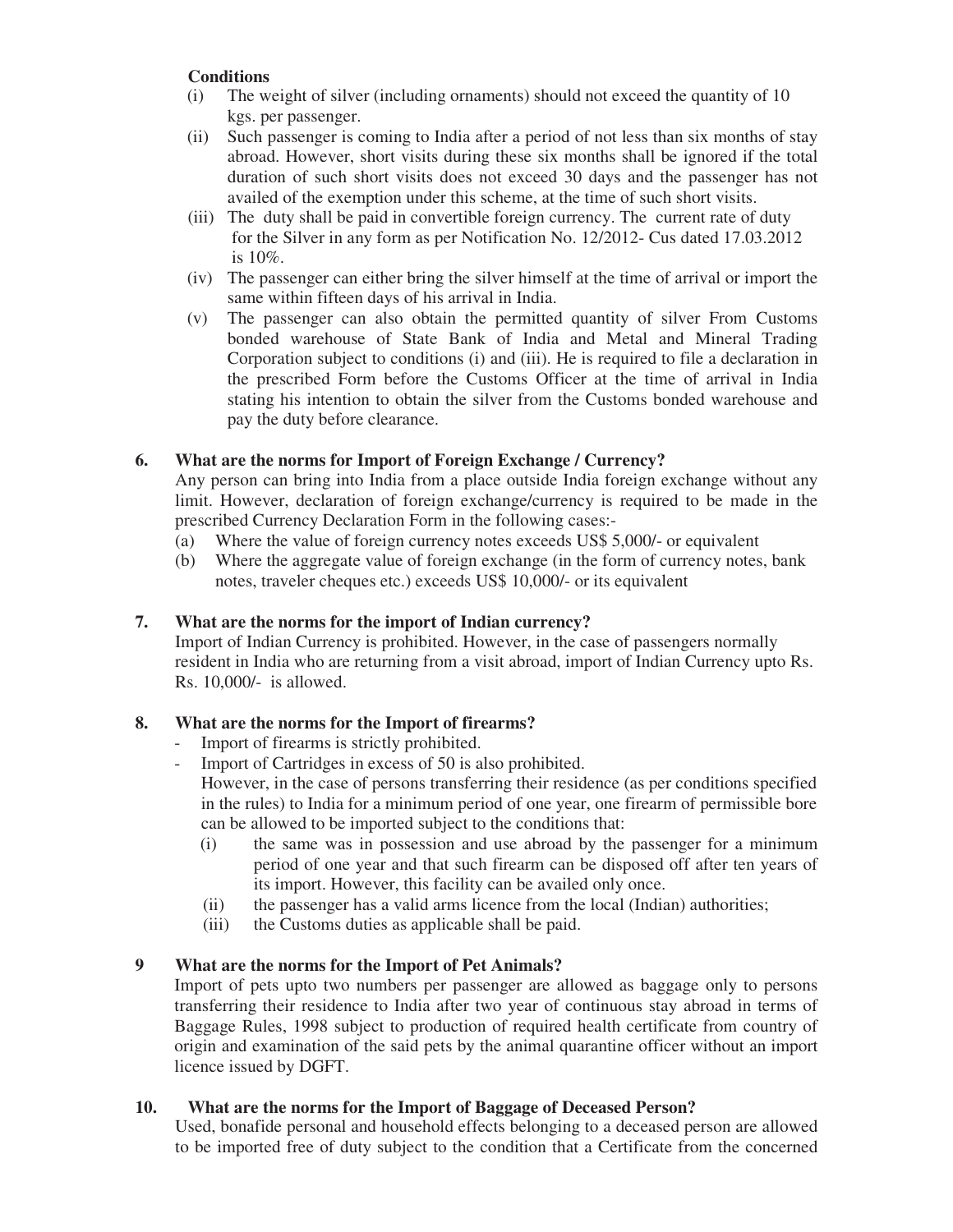Indian mission (Embassy / High Commission) is produced at the time of clearance regarding the ownership of the goods by the deceased person

### **11. What are rules & regulations for the import of Unaccompanied Baggage?**

 The passengers can also send their baggage through cargo which is treated as unaccompanied baggage. However, no free allowance is admissible in case of unaccompanied baggage which is chargeable to Customs duty  $\omega$  35% ad valorem + 3% Education Cess. Only used personal effects can be imported free of duty

The unaccompanied baggage should be in the possession abroad of the passenger and shall be dispatched within one month of his arrival in India or within such further period as the Deputy / Assistant Commissioner of Customs may allow

The unaccompanied baggage may land in India upto two months before the arrival of the passenger or within such period, not exceeding one year as the Deputy / Assistant Commissioner of Customs may allow, for reasons to be recorded, if he is satisfied that the passenger was prevented from arriving in India within the period of two months due to circumstances beyond his control, such as sudden illness of the passenger or member of his family, or natural calamities or disturbed conditions or disruption of the transport or travel arrangements in the country or countries concerned on any other reasons, which necessitated a change in the travel schedule of the passenger.

#### **12. What is Detained Baggage?**

 A passenger may request the Customs to detain his baggage either for re-export at the time of his departure from India or for clearance subsequently on payment of duty. The detained baggage would be examined and full details will be inventorised. Such baggages are kept in the custody of the Customs.

#### **13. What am I supposed to do in case of Mishandled Baggage?**

 In case the baggage has been lost or mishandled by the Airlines, a simplified procedure is in place for clearance of such baggage which allows the passenger to have delivery of his baggage at his door step by the Airlines.

 There is no need to handover the passport or the keys of the baggage to the airlines. The passenger has to first file a property irregularity report (PIR) with the airlines for the missing baggage. At the same time, he has to file a declaration indicating contents in the missing baggage. The passenger is required to obtain a certificate to that effect from the airlines and get it countersigned by Customs indicating specifically the unutilized portion of the free allowance. This would enable the passenger to avail the unutilized portion of the duty free allowance when his baggage is delivered by the airlines. Finally, the passenger is required to submit all these documents with the concerned airlines for clearance and delivery of goods on his behalf.

 The examination of the mishandled baggage would be carried out in the presence of the passenger.

#### **14. What are the norms for Airlines / Vessel Crew members?**

 Crew members are required to submit the correct declaration before Custom authorities with respect to the currency gold ornaments and electronic goods etc. in their possession on arrival as well as departure.

 Crew member is allowed to bring items like chocolates, cheese, cosmetics and other petty gift items for their personal or family use upto a value of Rs.1500/- only at the returning of the aircraft from foreign journey. However, a crew member on final pay off or at the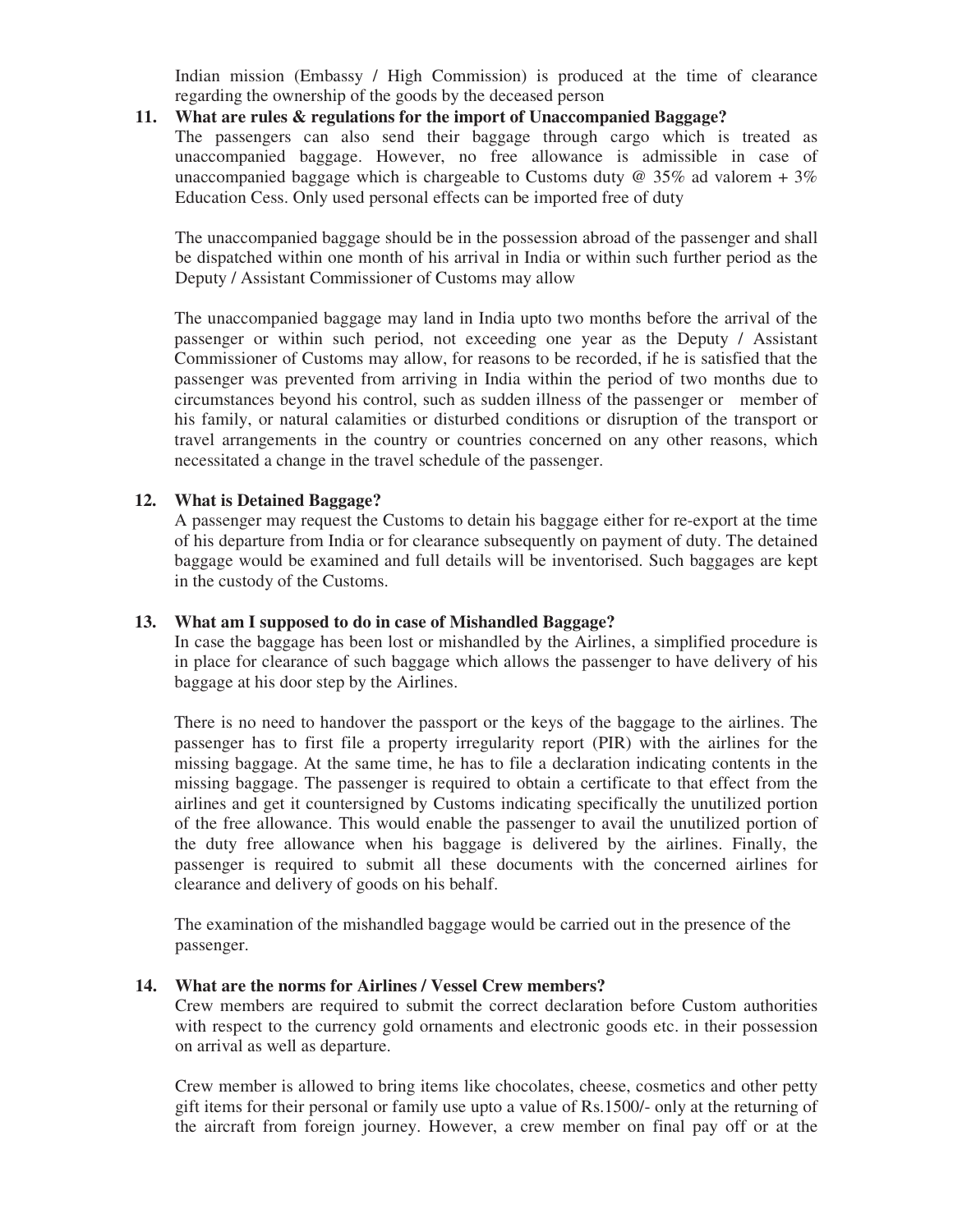termination of his engagement with the Airline shall be eligible for allowances as a common passenger.

### **15. Whether a passenger can import satellite phone?**

 Satellite phone is not permitted to be imported except against a licence to be issued by the WPC wing of Ministry of Communication and Information Technology.

## **OUT GOING PASSENGERS**

 All the passengers leaving India are subject to clearance by Custom authorities. Only bonafide baggage is allowed to be cleared by passengers. There is a procedure prescribed whereby the passengers leaving India can take the export certificate for the various high value items such as camera, video camera, as well as jewellery from the Customs authorities. Such an export certificate facilitate re-importation of such goods while bringing back the things to India as no duty is charged. The advantage of having the Export Certificate is that the concessions you are entitled to, when you return, are not affected.

## **OTHER INFORMATION**

- 1. Export of most species of wild life and articles made from wild flora and fauna, such as ivory, musk, reptile skins, furs, shahtoosh etc. is prohibited.
- 2. Trafficking of narcotic drugs and psychotropic substances is prohibited.
- 3. Export of goods purchased against foreign exchange brought in by foreign passengers are allowed except for prohibited goods.
- 4. Carrying of Indian currency notes in the denomination of Rs. 500 and Rs. 1,000 to Nepal is prohibited.
- 5. Export of Indian Currency is strictly prohibited. However Indian residents when they go abroad are allowed to take with them Indian currency not exceeding Rs. 10,000/-
- 6. Tourists while leaving India are allowed to take with them foreign currency not exceeding an amount brought in by them at the time of their arrival in India. As no declaration is required to be made for bringing in foreign exchange / currency not exceeding equivalent of U.S. \$ 10,000, generally tourists can take out of India with them at the time of their departure foreign exchange/ currency not exceeding the above amount.
- 7. Indian residents going abroad are permitted to take with them foreign currency without any limit so long as the same has been purchased from an authorized foreign exchange dealer.

### **PROHIBITED AND RESTRICTED GOODS**

 Certain goods are prohibited (banned) or restricted (subject to certain conditions) for import and/or export. These are goods of social, health, environment, wild life and security concerns. While it is not possible to list all the goods, more common of these are :

### **PROHIBITED GOODS**

- Narcotic Drugs and Psychotropic substances.
- Pornographic material
- Counterfeit and pirated goods and good infringing any of the legally enforceable intellectual property rights.
- Antiquities.

## **RESTRICTED GOODS**

- Firearms and ammunition.
- Live birds and animals including pets.
- Plants and their produce e.g. fruits, seeds.
- Endangered species of plants and animals, whether live or dead.
- Any goods for commercial purpose: for profit , gain or commercial usage.
- Radio transmitters not approved for normal usage.
- Gold and Silver, other than ornaments (For import only)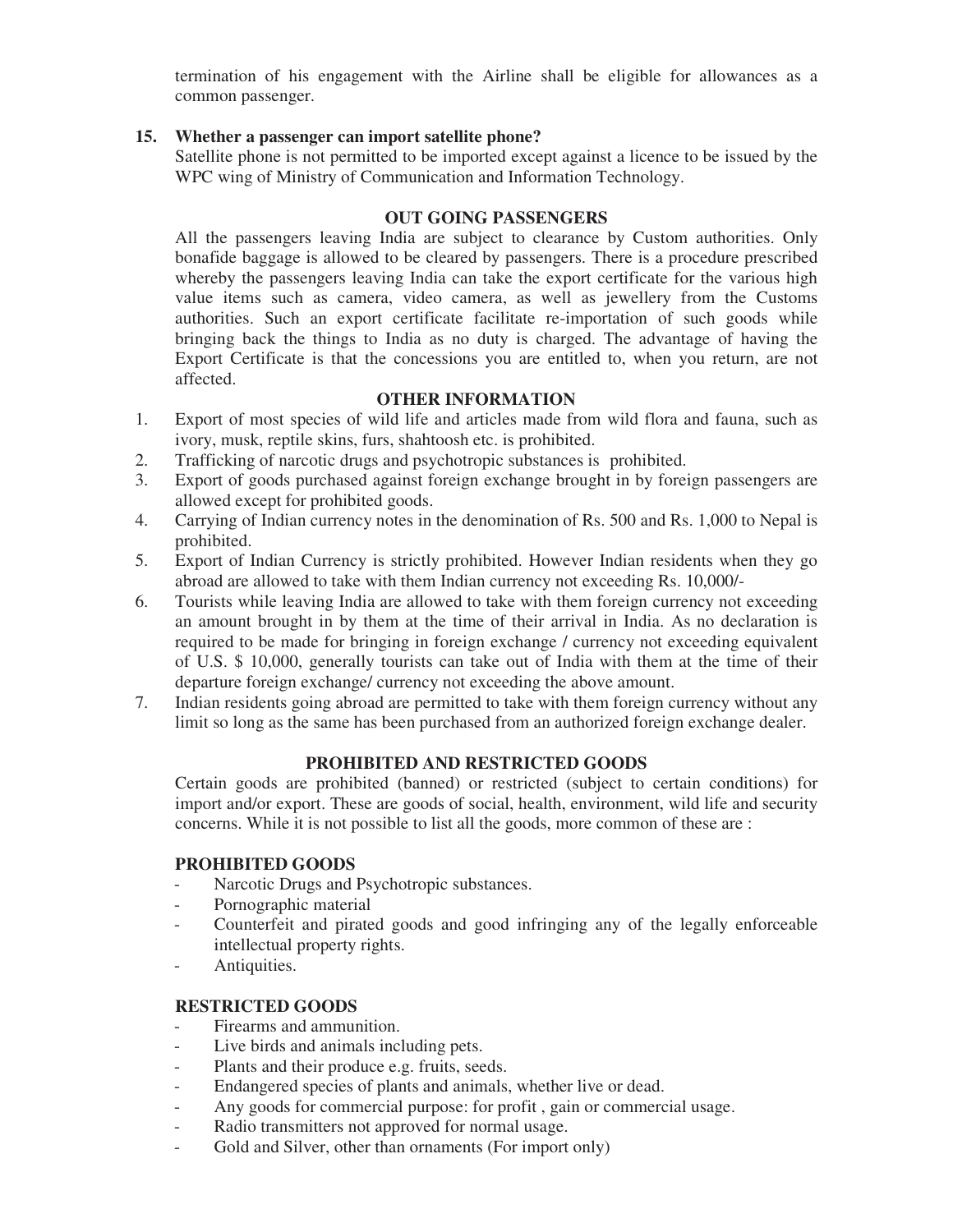- Indian and foreign currency in excess of prescribed limits:

- foreign currency in excess of US\$ 5, 000 in the form of currency notes or equivalent US\$ 10, 000 or equivalent in the form of currency notes, bank notes or ravelers cheque is required to be declared on arrival.
- foreign currency in excess of amount legally obtained or in the case of tourists in excess of the amount declared on arrival or in excess of the exempted limit of declaration at the time of departure.

## **PENAL PROVISIONS**

 Please note that non-declaration, misdeclaration and concealment of imported goods is an offence under the Customs Act which may result in confiscation, fine, penalty and even prosecution". The Customs Act, 1962 empowers imposition of heavy penalties for those passengers who:

- attempt to walk through the Green Channel with prohibited, restricted or dutiable goods.
- misdeclare their goods at the Red Channel
- attempt to export prohibited or restricted goods.
- abet the commission of any of the above offences.

# **The penal provisions may lead to:**

- absolute confiscation of goods;
- imposition of heavy fine in respect of the concerned goods if these are released;
- imposition of penalty on individual or concerned entities;
- arrest and prosecution including invocation of preventive detention in serious cases.

## **Annexure to the Baggage Rules, 1998**

### **Annexure- I**

- 1. Fire arms.
- 2. Cartridges of fire arms exceeding 50.
- 3. Cigarettes exceeding 200 or cigars exceeding 50 or tobacco exceeding 250 gms.
- 4. Alcoholic liquor or wines in excess of 2 litres.
- 5. Gold or silver, in any form, other than ornaments.
- 6. Flat Panel (LCD/LED/Plasma) Television.

### **Annexure II**

## 1. Colour Television or Monochrome Television.

- 2. Digit al Video Disc Player.
- 3. Video Home Theatre System.
- 4. Dish Washer.
- 5. Music System.
- 6. Air Conditioner
- 7. Domestic refrigerators of capacity above 300 litres or its equivalent.
- 8. Deep Freezer
- 9. Microwave Oven.
- 10. Video camera or the combination of any such video camera with one or more of the following goods, namely:-
	- (a) Television Receiver;
	- (b) Sound recording or reproducing apparatus;
	- (c) Video reproducing apparatus.
- 11. Word Processing Machine.
- 12. Fax Machine.
- 13. Portable Photocopying Machine.
- 14. Vessel.
- 15. Aircraft.
- 16. Cinematographic films of 35 mm and above.